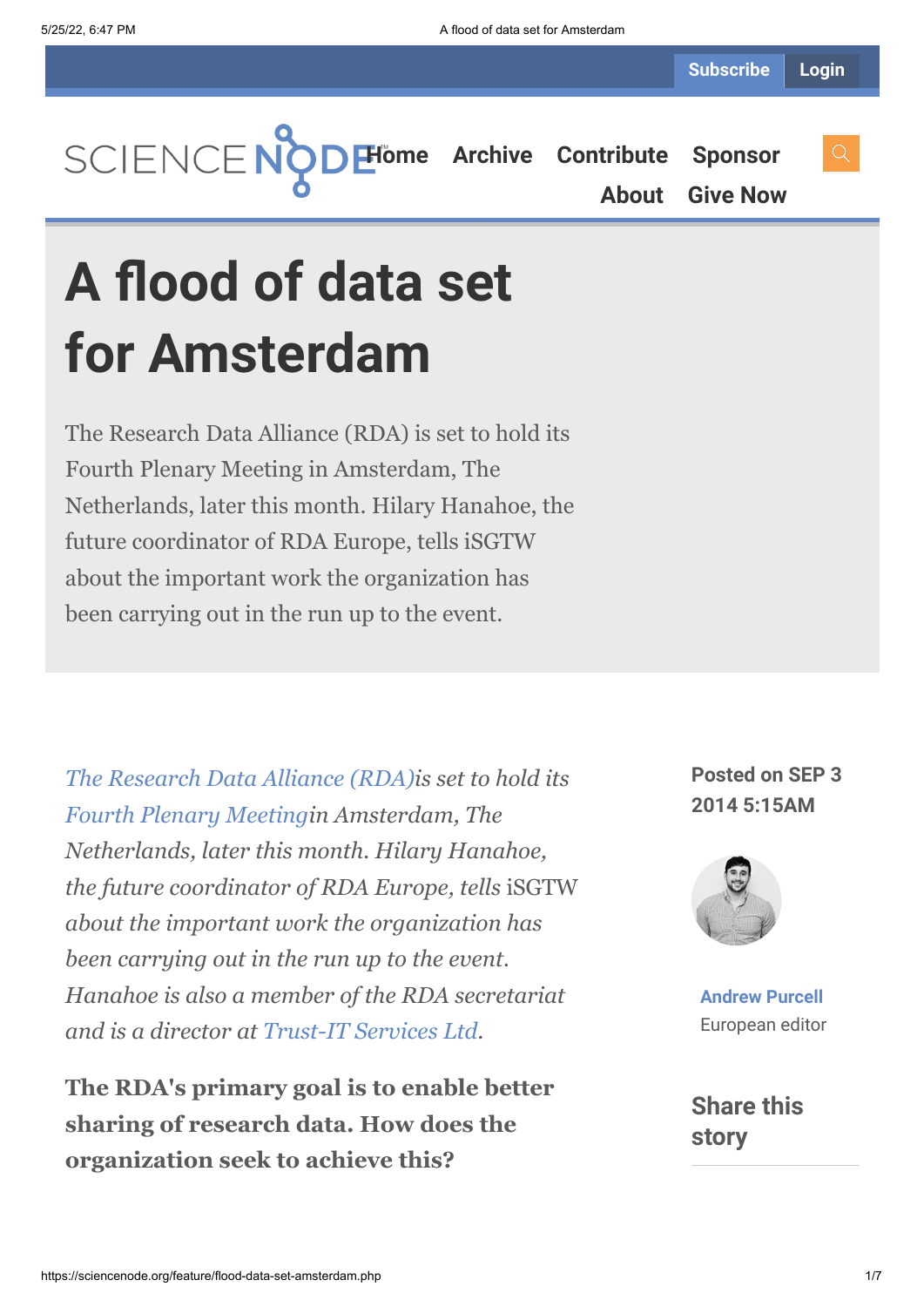

*"There has been huge growth in the digital sector in recent years and forecasts for the future show further increase. The RDA can contribute in this area by offering both solutions to deal with the associated data challenges and people with new skills and expertise," says Hanahoe.*

There are a number of different challenges related to sharing research data, depending on whether you look at it from a technical or disciplinary point of view. The RDA tries to tackle both, as well as the associated social and cultural barriers. Due to its huge global dimension (members come from 87 countries), much of the RDA's work is virtual. The organization provides the framework, tools, and facilities to help overcome the barriers to data sharing via [its collaborative web platform](http://www.rd-alliance.org/) and its biannual face-to-face plenary events, which are three-day working meetings for existing and new



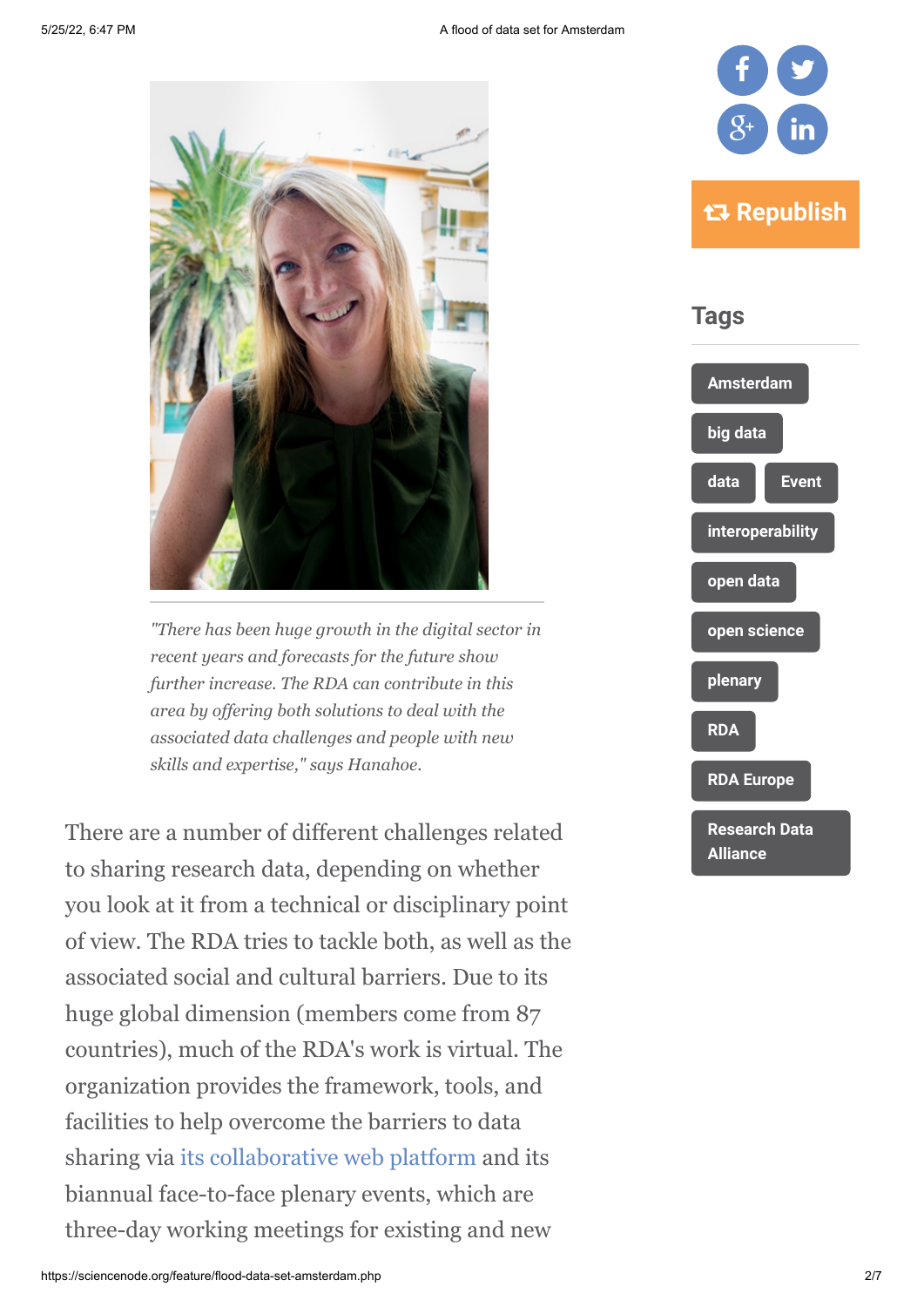members to come together and get things done. The Amsterdam meeting is the fourth such event since the RDA's launch in March 2013 and we expect over 500 people to join us there.

In today's digital world it is vital that we make good on public and private investments in research, so as to ensure that the work scientists are doing is shareable and re-usable by others, not only to solve challenges, but also to identify new challenges and solutions. Personally, I think Neelie Kroes, vicepresident of the European Commission responsible [for the Digital Agenda, summed it up well when she](http://europa.eu/rapid/press-release_SPEECH-13-450_en.htm) said: "Open access to scientific results and data is a great way to boost science, boost the economy, and enable new techniques and collaborations between disciplines. Really it's quite simple: it's about ensuring you can see the results you've already paid for through your taxes. And we have set up the Research Data Alliance (RDA), so scientific data infrastructure can be fully interoperable, and so sharing data becomes even simpler".

#### **Why is the RDA important for Europe?**

Europe is one of the main drivers and founders of RDA. Together with the Australian government, through the Australian National Data Service [\(ANDS\), and the US National Science Found](http://www.ands.org.au/)[ation](http://www.nsf.gov/) and other US agencies, the European Commission has been facilitating and encouraging this initiative from the start. We know that while unemployment in Europe is still a problem, employers are desperately seeking people with digital skills. There has been huge growth in the digital sector in recent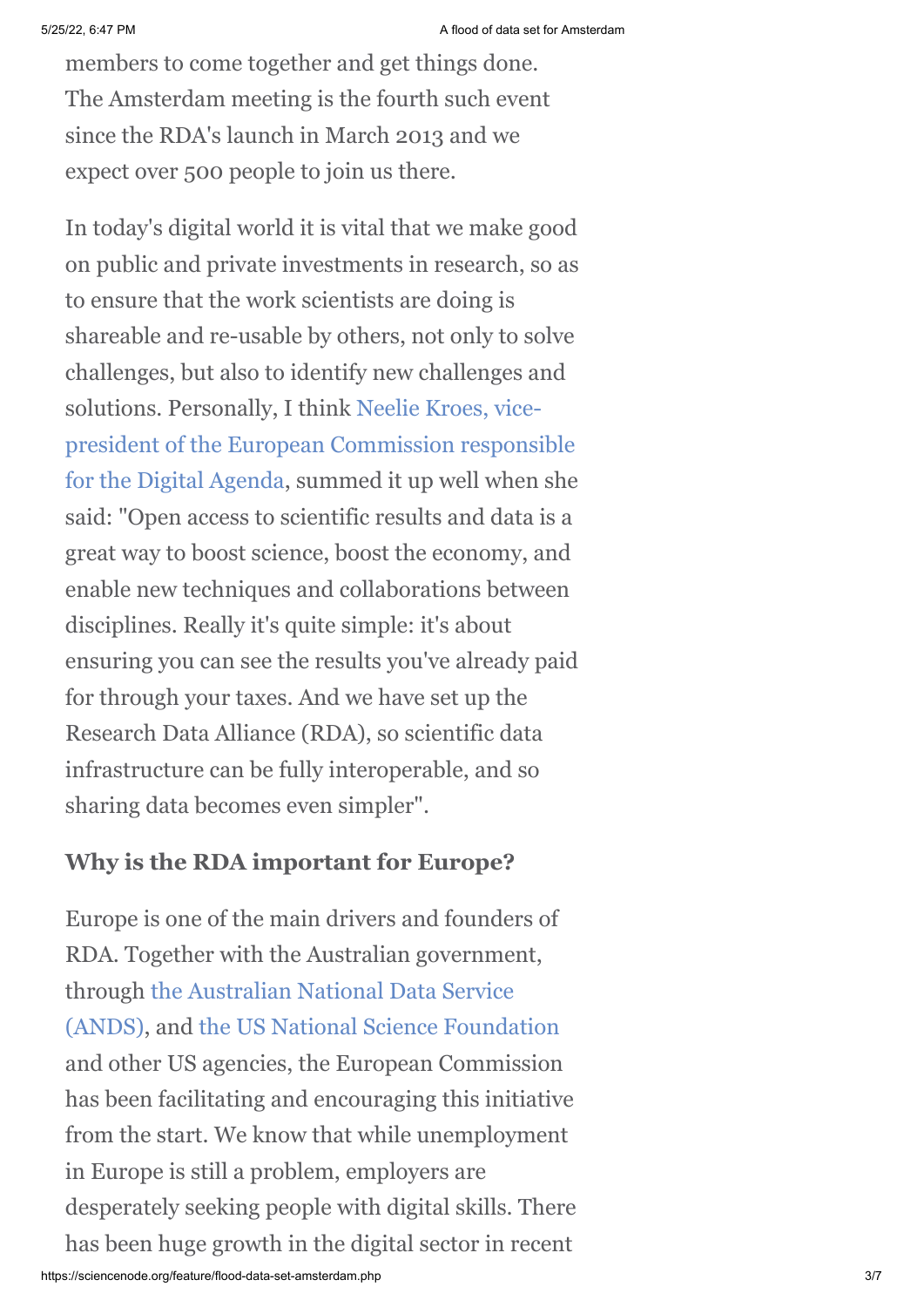years and forecasts for the future show further increase. The RDA can contribute in this area by offering both solutions to deal with the associated data challenges and people with new skills and expertise.

# **So, with the RDA Fourth Plenary Meeting now only a few weeks away, what progress has the organization made since the last event in Dublin, Ireland?**

Well, the working groups are now progressing towards delivery of their first outputs, with four [groups set to showcase them in Amsterdam: Data](https://www.rd-alliance.org/group/data-foundation-and-terminology-wg.html) Foundation and Terminology, [Data Type Registries,](https://www.rd-alliance.org/group/data-type-registries-wg.html) [PID Information Types,](https://www.rd-alliance.org/group/pid-information-types-wg.html) and [Practical Policy.](https://www.rd-alliance.org/group/practical-policy-wg.html) In addition, we have seen over 600 new members in the past six months, bringing the current total to over 2,200. I think it is important to highlight that, as long as they agree to our [basic principles](https://www.rd-alliance.org/get-involved.html), anyone can become a member of the RDA. Through the organization, members can work on whatever problem is important to them - they just have to be able to demonstrate that it advances data sharing.

## **So, the event isn't just for those working in academia then, right? What does it offer for those working in industry?**

Data practitioners come from many groups; it's not just academia that has a stake in this field. Organizations of all types can join up as [organizational members](https://www.rd-alliance.org/organisation/rda-organisation-affiliate-members.html) and industrial players have many ways of interacting with the RDA, especially through involvement in the working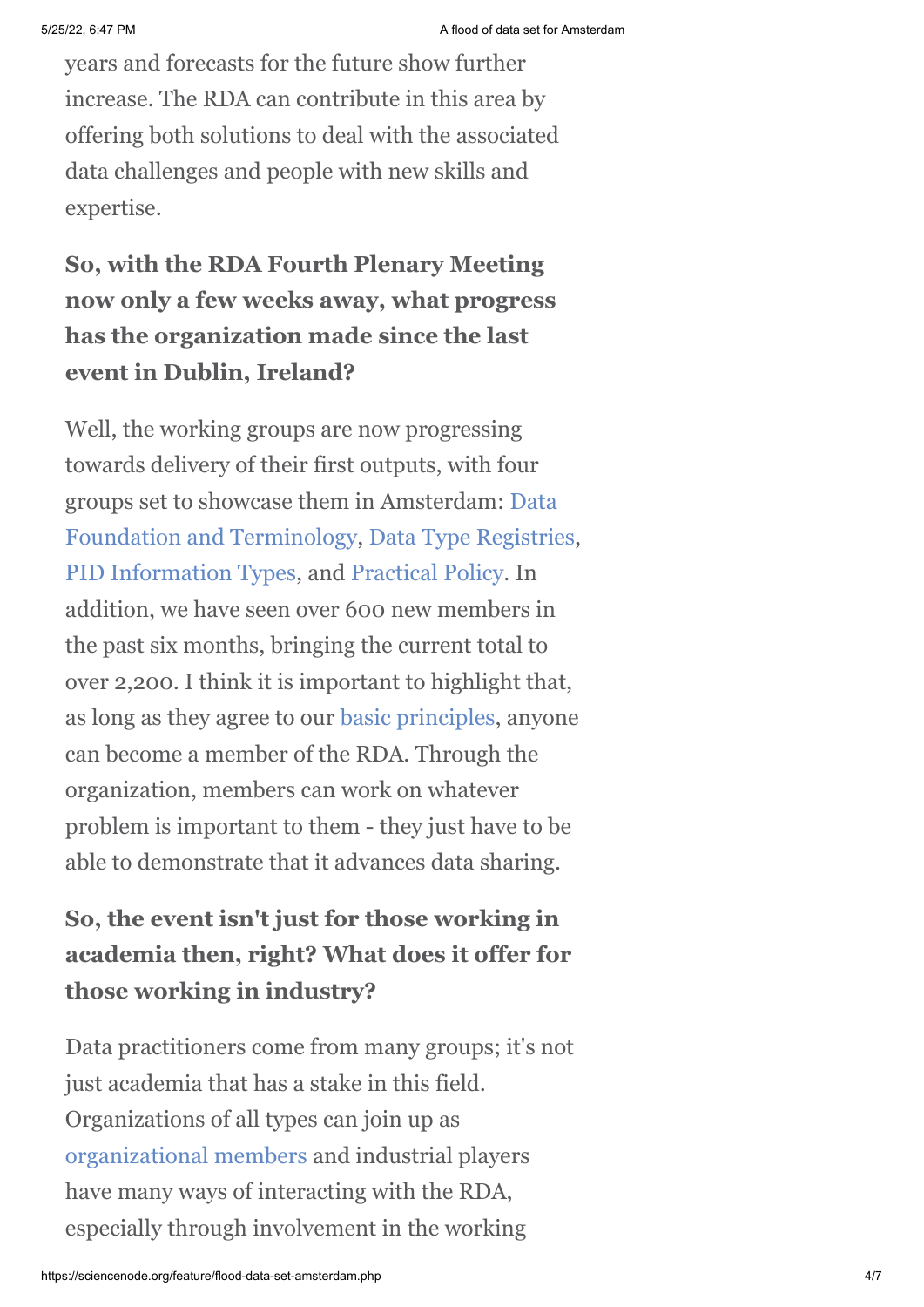groups. Over recent months we have been working to better understand the role that start-ups and industry can play in the RDA, including what we can offer them. We've been talking to some interesting associations with impressive SME networks. They see the business opportunities associated with building bridges between multidisciplinary data sets and how this can ultimately lead to growth and more jobs.

### **And how about policymakers, too?**

Policymakers are also a big and essential part of the RDA. The organization interacts closely with policymaking bodies and facilitates information exchange. For example, RDA Europe is currently working on a policy report principally for European policymakers, due out in December, on how sharing research data can yield knowledge, jobs, and growth.

## **Will there be any specific support for earlycareer researchers to attend this month's event?**

Yes, this event has quite considerable support for early-career researchers. We started an EU program of support for the last event in Dublin, where we helped over 20 researchers attend and support the meetings of the working and interest groups. In Amsterdam, we will repeat the EU program and augment it with visibility and networking opportunities for the prize winners to showcase their research activities. Furthermore, the RDA US is supporting a group of interns and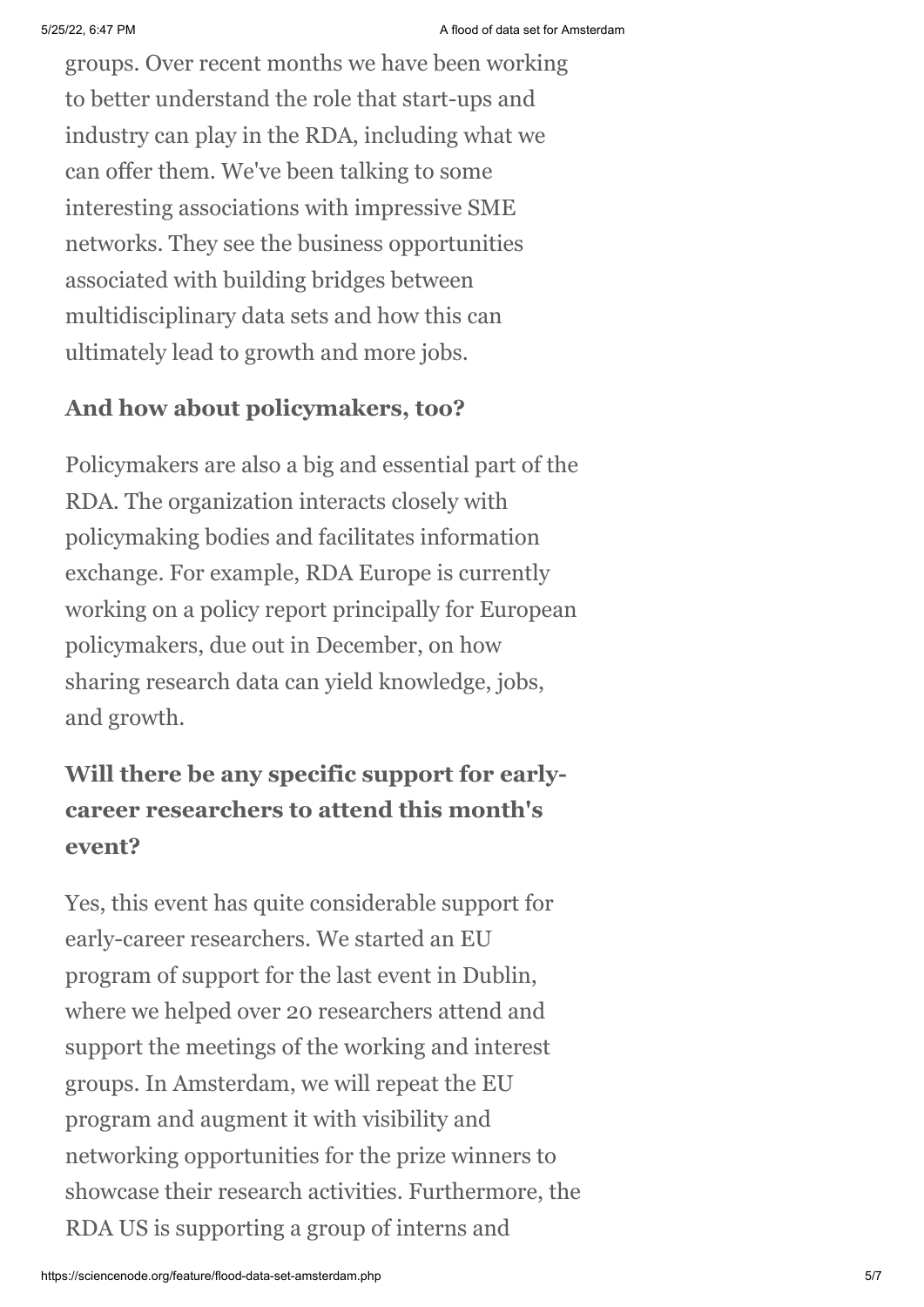fellows to attend the event. All of these people will gain new insights into the wonderful world of the RDA and discover how they can interact throughout their careers.

## **Finally, what sessions are you personally most looking forward to attending?**

As a director of an SME, I am particularly looking forward to Monday's session on industrial [perspectives, as it is another step towards](https://rd-alliance.org/plenary-4-science-stream-sessions.html) engaging industrial stakeholders in the RDA. Tuesday's presentation on the RDA's outputs will also be on my schedule, since it is the generation of usable and implementable outputs that is the core business of the RDA. There are so many things happening that it can be difficult to choose what to attend, [especially as there are also nine co-located events](https://www.rd-alliance.org/plenary-meetings/fourth-plenary/plenary4-colocated-events.html) taking place before and after the plenary meeting, thus making it a true week of research data in Amsterdam. I look forward to meeting many of you there.